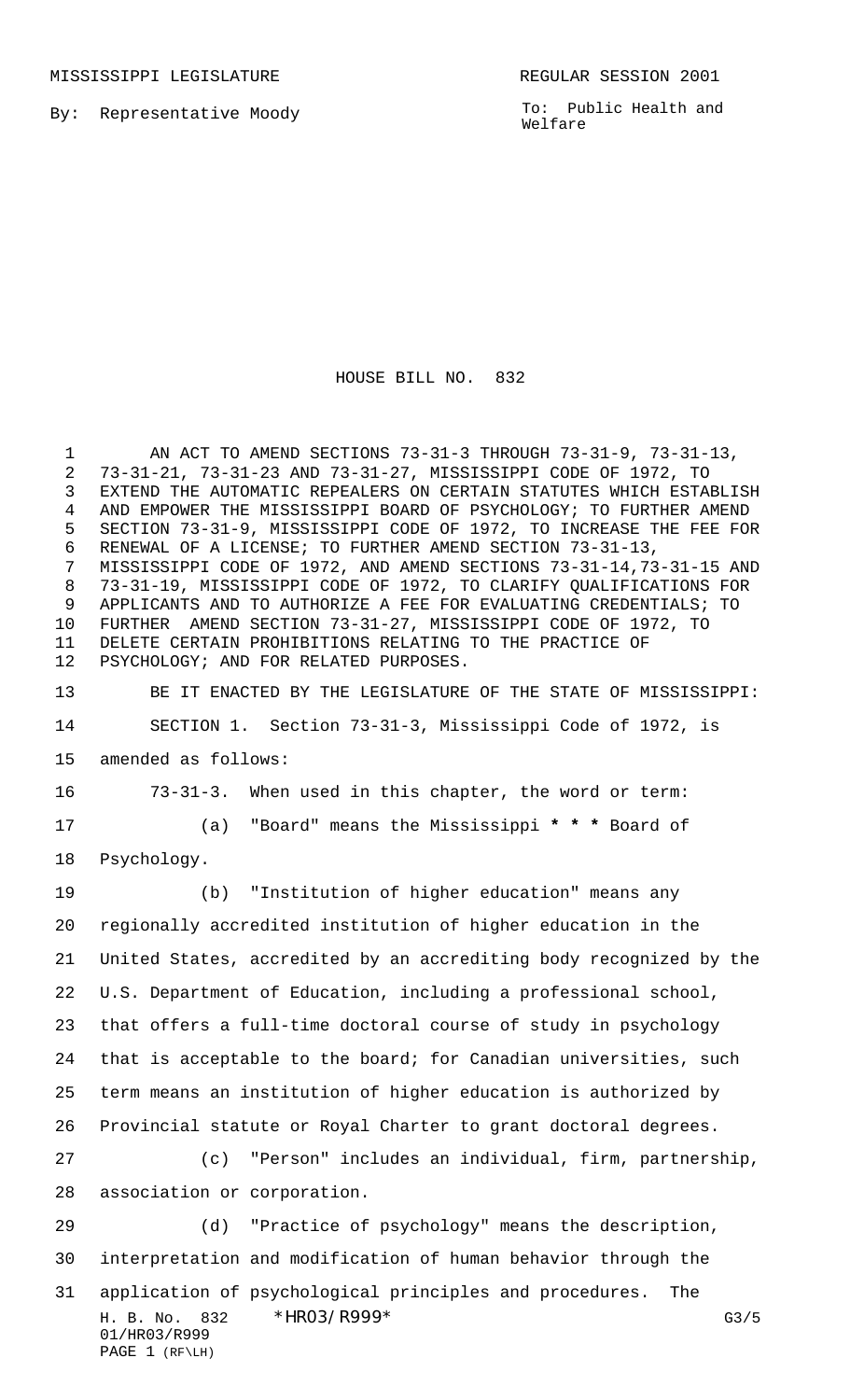practice of psychology includes, but is not limited to, the assessment of personal characteristics such as intelligence, personality, ability, and other cognitive, behavioral and neuropsychological functioning, and efforts to change or improve symptomatic, maladaptive behavior or mental health through psychotherapy procedures including psychoanalysis, behavior therapy, biofeedback and hypnosis. Psychologists diagnose and treat mental and emotional disorders, disorders of habit and conduct, and disorders associated with physical illness or injury. Psychological services are provided to individuals, families, groups and the public. The practice of psychology shall be construed within the meaning of this definition without regard to whether payment is received for services rendered.

 (e) "Psychologist" is a person who represents himself or herself to be a psychologist by using any title or description of services incorporating the words "psychological," "psychologist," "psychology," or who represents that he or she possesses expert qualification in any area of psychology, or offers to the public, or renders to individuals or to groups of individuals services defined as the practice of psychology by this chapter.

 This section shall stand repealed from and after July 1, 2011.

 SECTION 2. Section 73-31-5, Mississippi Code of 1972, is amended as follows:

H. B. No. 832 \*HR03/R999\* 01/HR03/R999 PAGE 2 (RF\LH) 73-31-5. (1) There is **\* \* \*** created a Mississippi **\* \* \*** Board of Psychology consisting of seven (7) members who are citizens of the United States and residing in the State of Mississippi. One (1) member of the board shall be a person who is not a psychologist or a mental health professional but who has expressed a continuing interest in the field of psychology. Each board member shall otherwise be licensed under this chapter. At all times the board shall be composed of three (3) members who are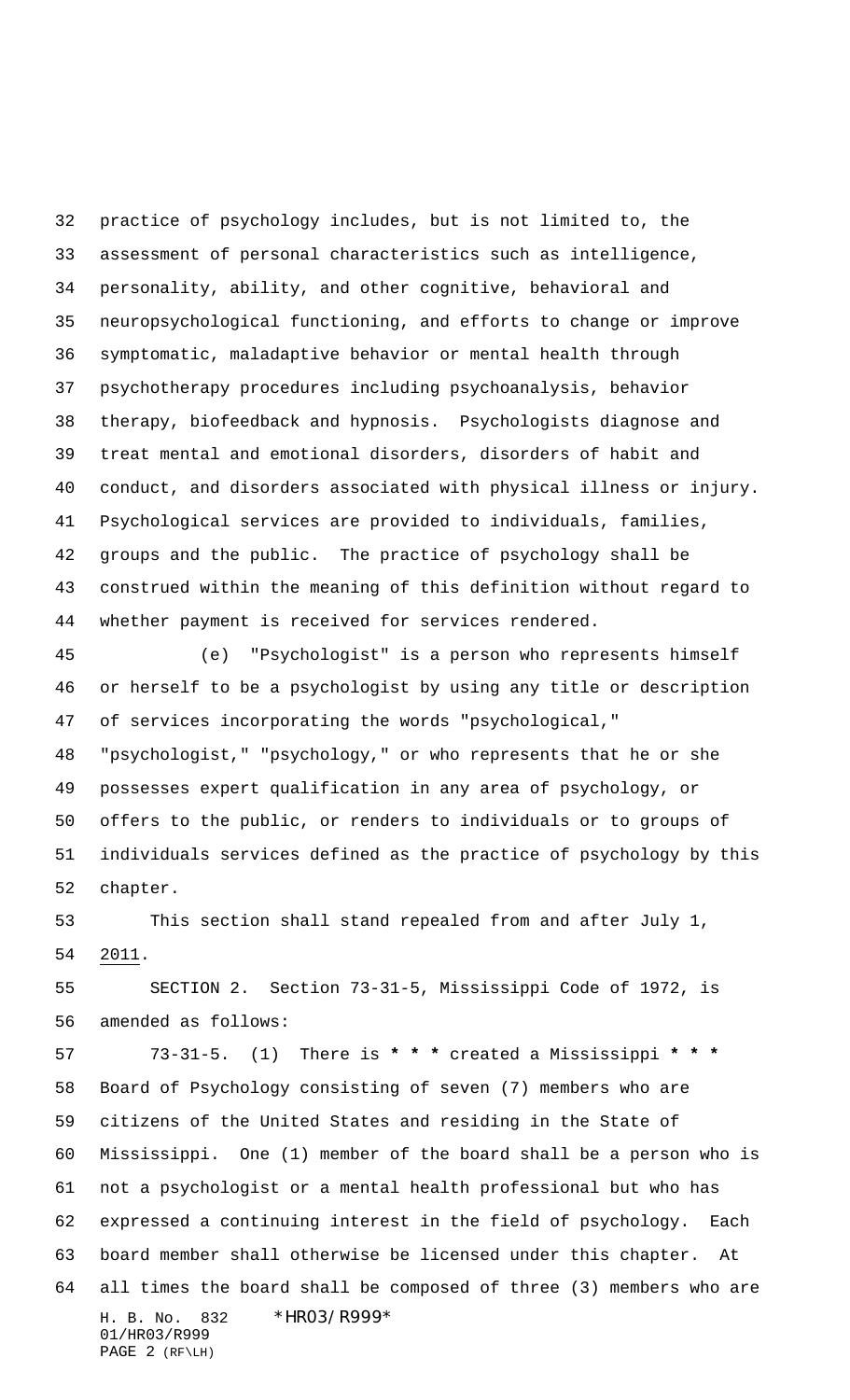faculty at institutions of higher learning that grant doctoral degrees, or staff or faculty of an American Psychological Association approved doctoral level internship. Three (3) members of the board shall be engaged in the professional practice of psychology. The membership of the board shall reflect a diversity of practice specialties.

 (2) When the term of each psychologist member ends the Governor shall, within thirty (30) days, appoint as his successor, for a term of five (5) years, a psychologist who holds a doctoral degree from an institution of higher education and who has been licensed under this chapter. When the term of the member who is not a psychologist ends, the Governor shall, within thirty (30) days, appoint a qualified person as his successor for a term of five (5) years. No board member shall serve for consecutive terms. Any vacancy occurring in the board membership other than by expiration of term shall be filled by the Governor by appointment for the unexpired term of such member. All appointments of psychologist members of the board shall be made from a list containing the names of at least three (3) eligible nominees for each vacancy submitted by the Mississippi Psychological Association. Each board member shall receive a certificate of appointment from the Governor before entering on the discharge of his duties, and within thirty (30) days from the effective date of his appointment shall subscribe an oath for the faithful performance of his official duty before any officer authorized to administer oaths in this state, and shall file the same with the Secretary of State. To enable the board to have regular, planned changes in membership the following one-time changes in length of terms of board members is enacted: (a) One (1) of the two (2) practice members appointed in 1998 will serve a three-year term.

 (b) The practice member appointed in 2002 will serve a three-year term.

H. B. No. 832 \*HR03/R999\* 01/HR03/R999 PAGE 3 (RF\LH)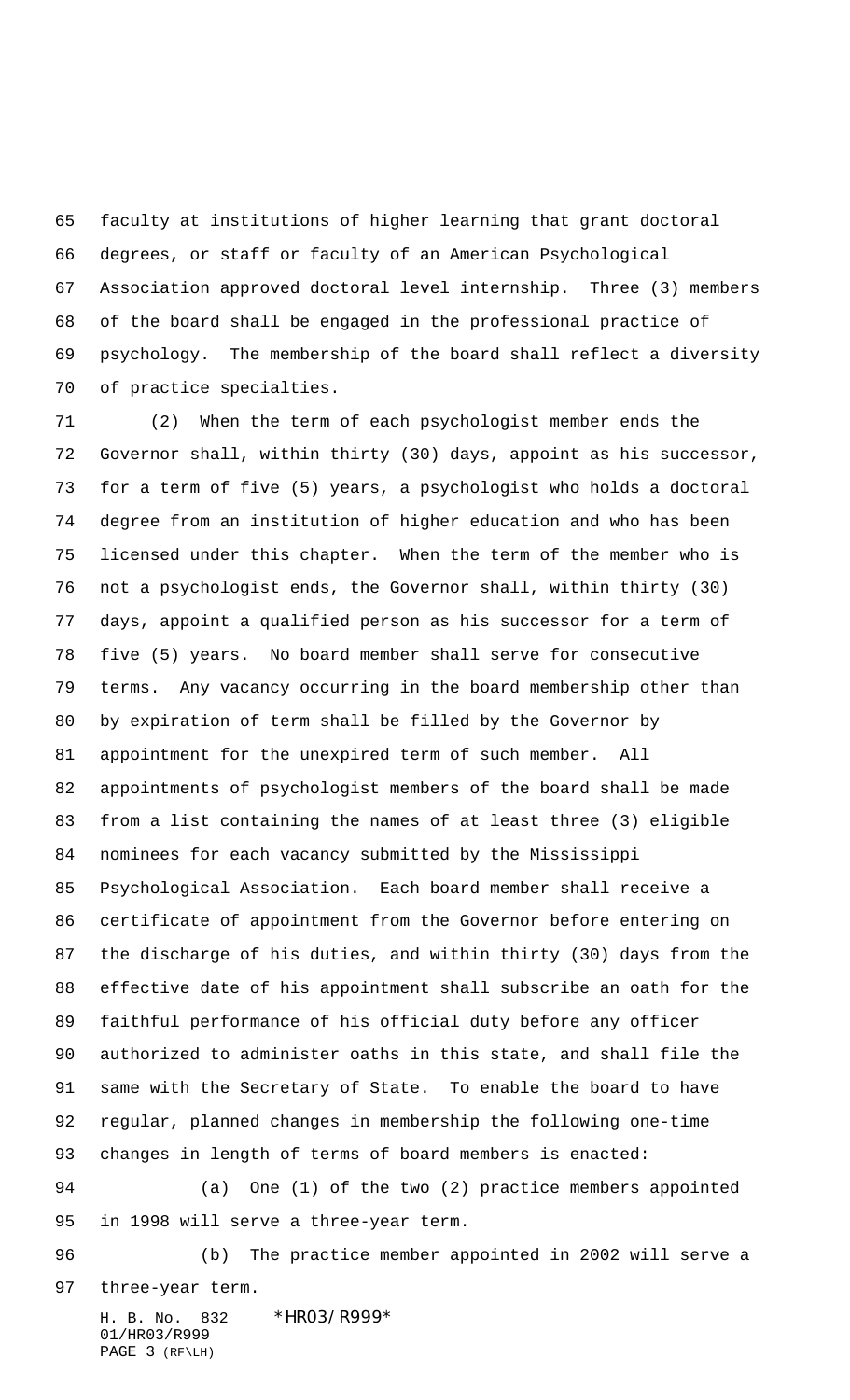(c) One of the two (2) academic members appointed in 2002 will serve a four-year term.

 (3) The Governor may remove any board member for misconduct, incompetency, or neglect of duty after giving the board member a written statement of the charges and an opportunity to be heard thereon.

 (4) Each board member shall serve without compensation, but shall receive actual traveling and incidental expenses necessarily incurred while engaged in the discharge of official duties. This section shall stand repealed from and after July 1,

2011.

 SECTION 3. Section 73-31-7, Mississippi Code of 1972, is amended as follows:

 73-31-7. (1) The board shall annually elect from its membership a chairman and executive secretary at a meeting held during the last two (2) quarters of the fiscal year. The board shall meet at such other times as it deems necessary or advisable, or as deemed necessary and advisable by the chairman or a majority of its members or the Governor. Reasonable notice of all meetings shall be given in the manner prescribed by the board. A majority of the board shall constitute a quorum at any meeting or hearing; except that when only four (4) members are present, decisions not gaining unanimous support shall be decided by mail ballot to all board members within fifteen (15) days succeeding the board meeting. Any meeting at which the chairman is not present shall be chaired by his designee.

(2) The board is authorized and empowered to:

 (a) Adopt and, from time to time, revise such rules and regulations not inconsistent with, and as may be necessary to carry into effect the provisions of this chapter.

 (b) Within the funds available, employ and/or contract with a stenographer and other personnel, and contract for

H. B. No. 832 \*HR03/R999\* 01/HR03/R999 PAGE 4 (RF\LH)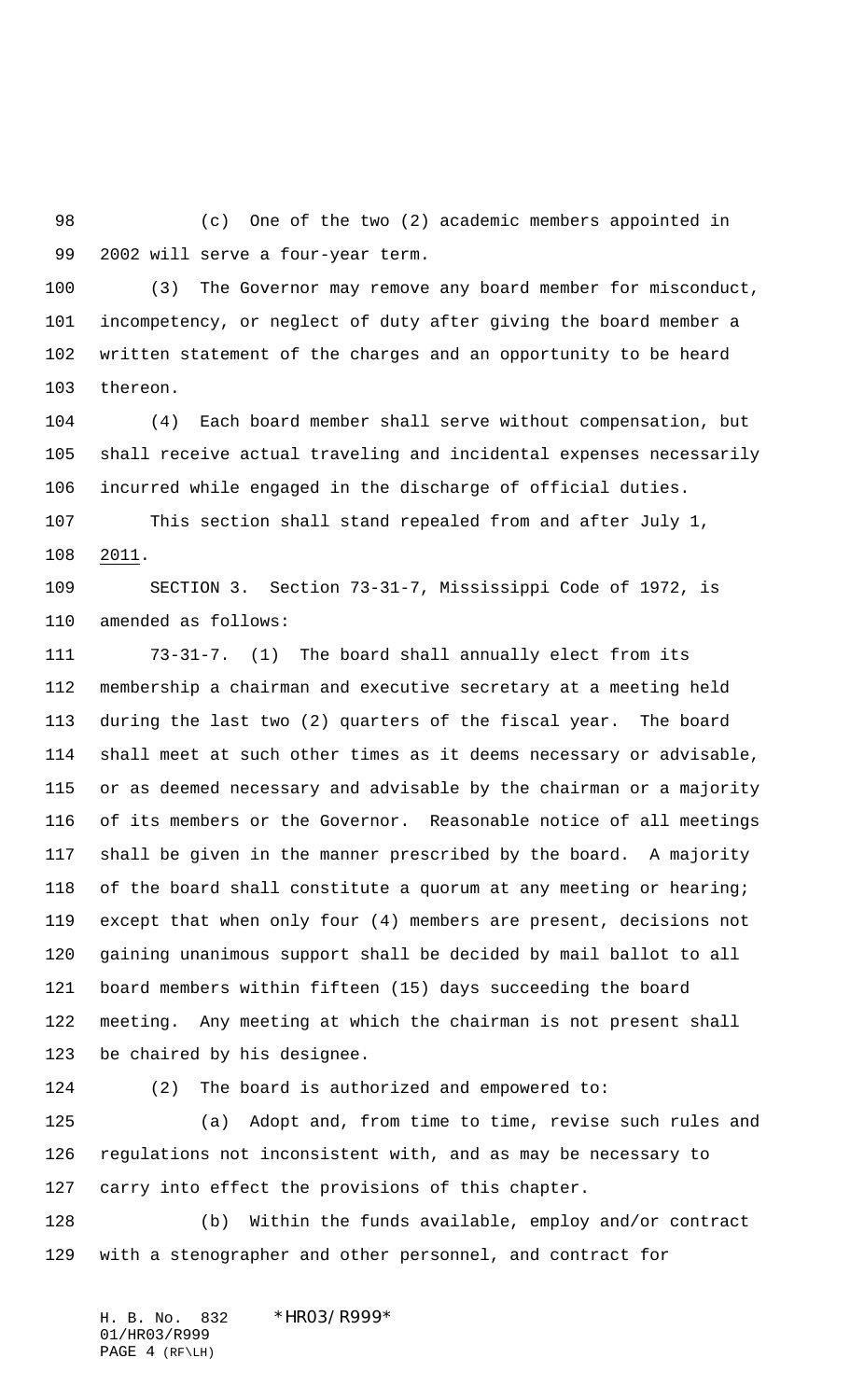services, as are necessary for the proper performance of its work under this chapter.

 (c) Adopt a seal, and the executive secretary shall have the care and custody thereof.

 (d) Examine, license, and renew the license of duly qualified applicants.

 (e) Conduct hearings upon complaints concerning the disciplining or licensing of applicants and psychologists.

 (f) Deny, approve, withhold, revoke, suspend and/or otherwise discipline applicants and licensed psychologists.

 (g) Cause the prosecution and enjoinder of all persons violating this chapter, and incur necessary expenses therefor.

 (h) Charge a fee of not more than Two Hundred Fifty Dollars (\$250.00) to a qualified psychologist as determined by the board who is applying for certification by the board to conduct examinations in civil commitment proceedings.

 (i) Purchase general liability insurance coverage, including errors and omissions insurance, to cover the official actions of the board members and suits against them in their individual capacity. Such coverage shall be in an amount determined by the board to be adequate, and the costs of such insurance shall be paid out of any funds available to the board.

 (j) Enter into agreements of reciprocity with other states, jurisdictions and organizations.

 (3) Within thirty (30) days after the close of each fiscal year ending June 30, the board shall submit an official report, reviewed and signed by all board members, to the Governor concerning the work of the board during the preceding fiscal year. The report shall include the names of all psychologists to whom licenses have been granted; any cases heard and decisions rendered in relation to the work of the board; the names, remuneration and duties of any employees of the board; and an account of all monies received and expended by the board.

H. B. No. 832 \*HR03/R999\* 01/HR03/R999 PAGE 5 (RF\LH)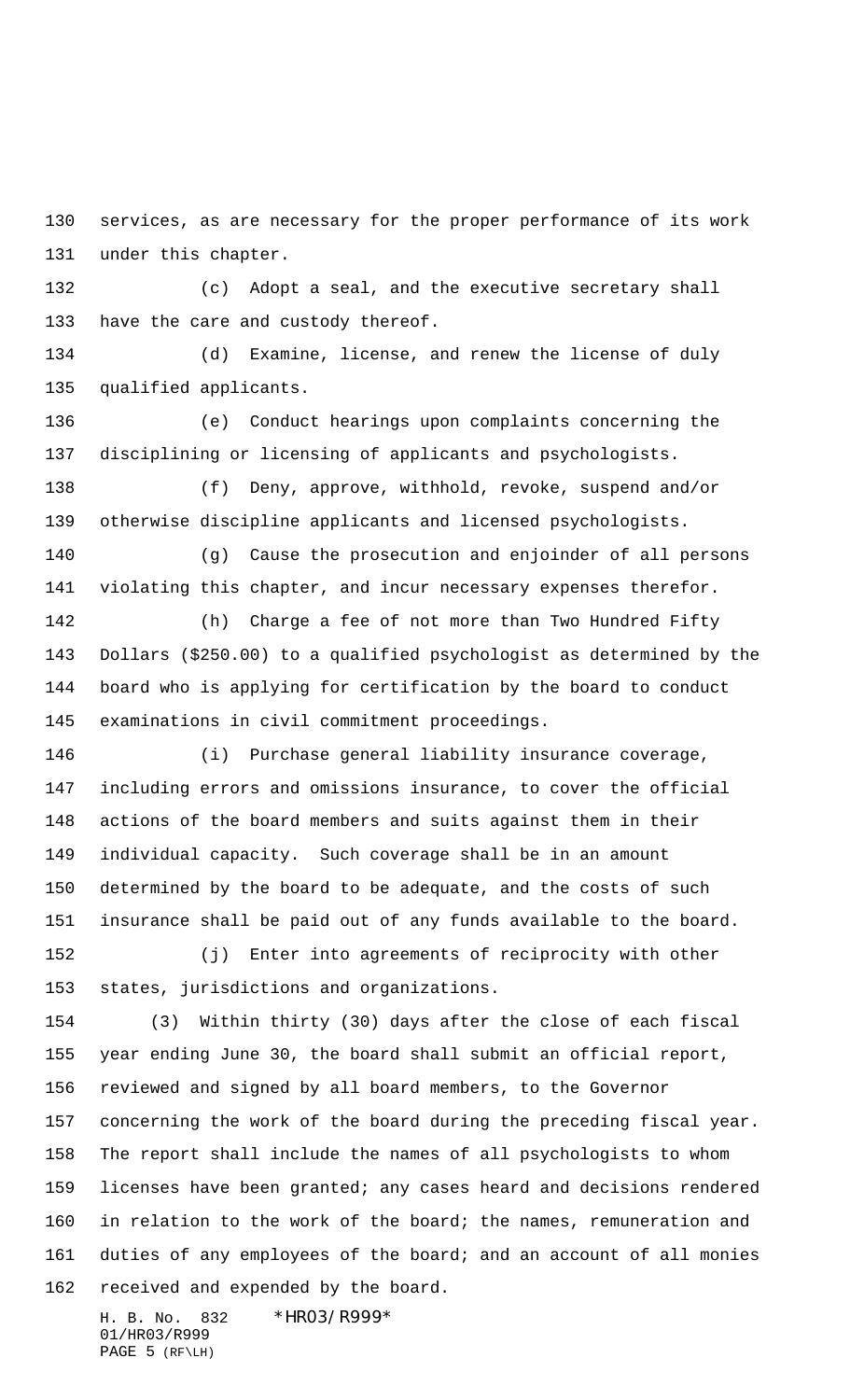This section shall stand repealed from and after July 1, 2011.

 SECTION 4. Section 73-31-9, Mississippi Code of 1972, is amended as follows:

 73-31-9. (1) All fees from applicants seeking licensing under this chapter and all license renewal fees received under this chapter shall be nonrefundable.

 (2) The board shall charge an application fee to be determined by the board but not to exceed Three Hundred Dollars (\$300.00) to applicants for licensing, and shall charge the applicant for the expenses incurred by the board for examination of the applicant.

 (3) Every licensed psychologist in this state shall annually pay to the board a fee determined by the board but not to exceed Three Hundred Dollars (\$300.00); and the executive secretary shall thereupon issue a renewal of the license for a term of one (1) year. The license of any psychologist who shall fail to renew 180 during the month of July in each and every year shall lapse; the failure to renew the license, however, shall not deprive the psychologist of the right of renewal thereafter. Such lapsed license may be renewed within a period of two (2) years after such lapse upon payment of all fees in arrears. A psychologist wishing to renew a license which has been lapsed for more than two (2) years shall be required to reapply for licensure.

 (4) On July 1, 1993, and every odd numbered year thereafter, no psychologist license shall be renewed unless the psychologist shows evidence of a minimum of twenty (20) clock hours of continuing education activities approved by the board.

H. B. No. 832 \*HR03/R999\* 01/HR03/R999 PAGE 6 (RF\LH) (5) All fees and any other monies received by the board shall be deposited in a special fund that is created in the State Treasury and shall be used for the implementation and administration of this chapter when appropriated by the Legislature for such purpose. The monies in the special fund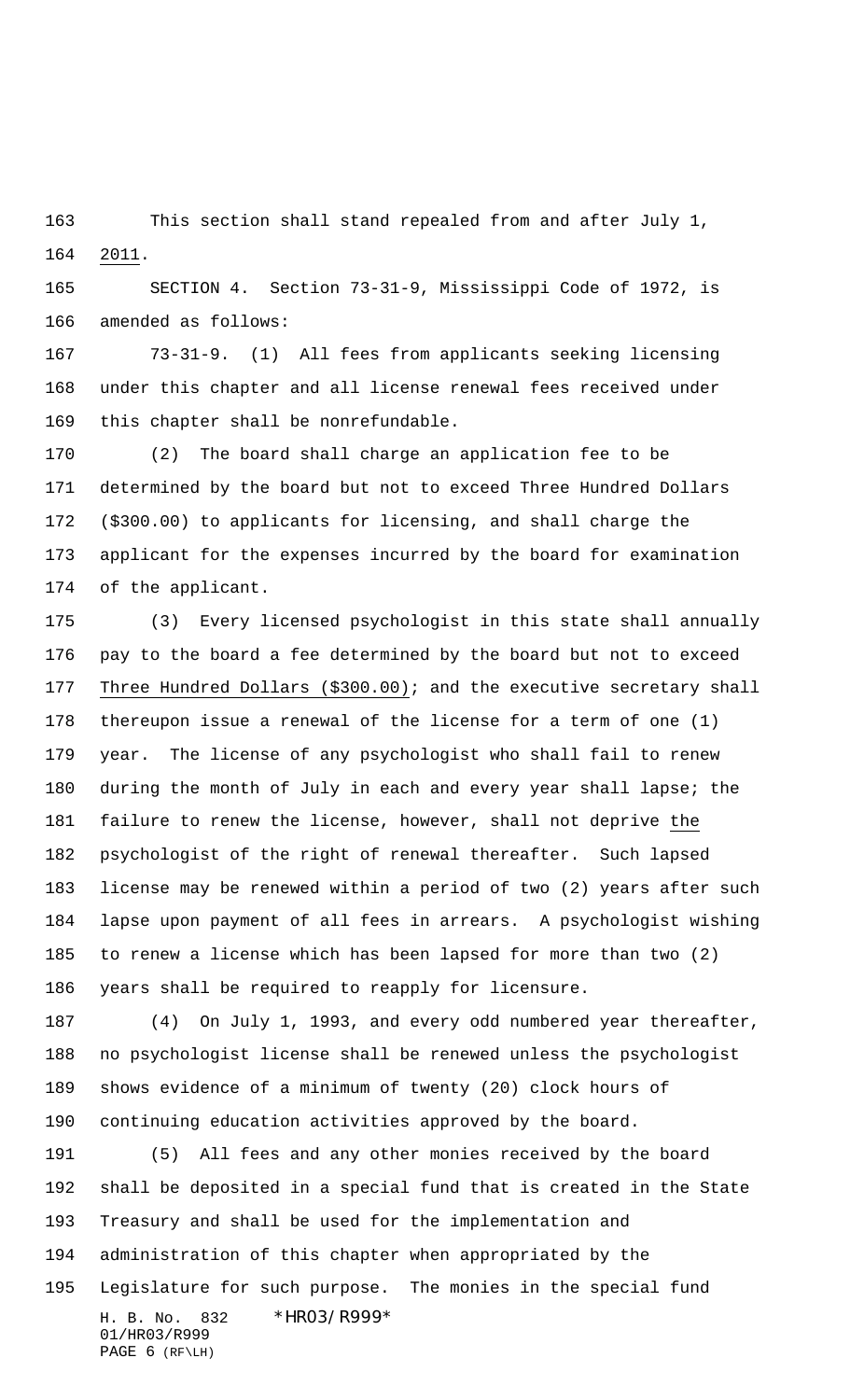shall be subject to all provisions of the state budget laws that are applicable to special fund agencies, and disbursements from the special fund shall be made by the State Treasurer only upon warrants issued by the State Fiscal Officer upon requisitions signed by the chairman or executive secretary of the board. Any interest earned on this special fund shall be credited by the State Treasurer to the fund and shall not be paid into the State General Fund. Any unexpended monies remaining in the special fund at the end of a fiscal year shall not lapse into the State General Fund. The State Auditor shall audit the financial affairs of the board and the transactions involving the special fund at least once a year in the same manner as for other special fund agencies. This section shall stand repealed from and after July 1, 2011.

 SECTION 5. Section 73-31-13, Mississippi Code of 1972, is amended as follows:

 73-31-13. The board shall issue a license as a psychologist to each applicant who shall file an application upon a form and in such manner as the board prescribes, accompanied by such fee as is required by this chapter; and who furnishes evidence satisfactory to the board that he:

H. B. No. 832 \*HR03/R999\* 01/HR03/R999 (a) Is at least twenty-one (21) years of age; and (b) Is a citizen of the United States, a Canadian citizen applying for licensure under the terms of a reciprocity agreement, or has declared his intention to become a citizen. A statement by the applicant under oath that he is a citizen, a Canadian citizen applying for licensure under the terms of a reciprocity agreement, or that he intends to apply for citizenship when he becomes eligible to make such application, shall be sufficient proof of compliance with this requirement; and (c) Is of good moral character; and (d) Is not in violation of any of the provisions of this chapter and the rules and regulations adopted thereunder; and

PAGE 7 (RF\LH)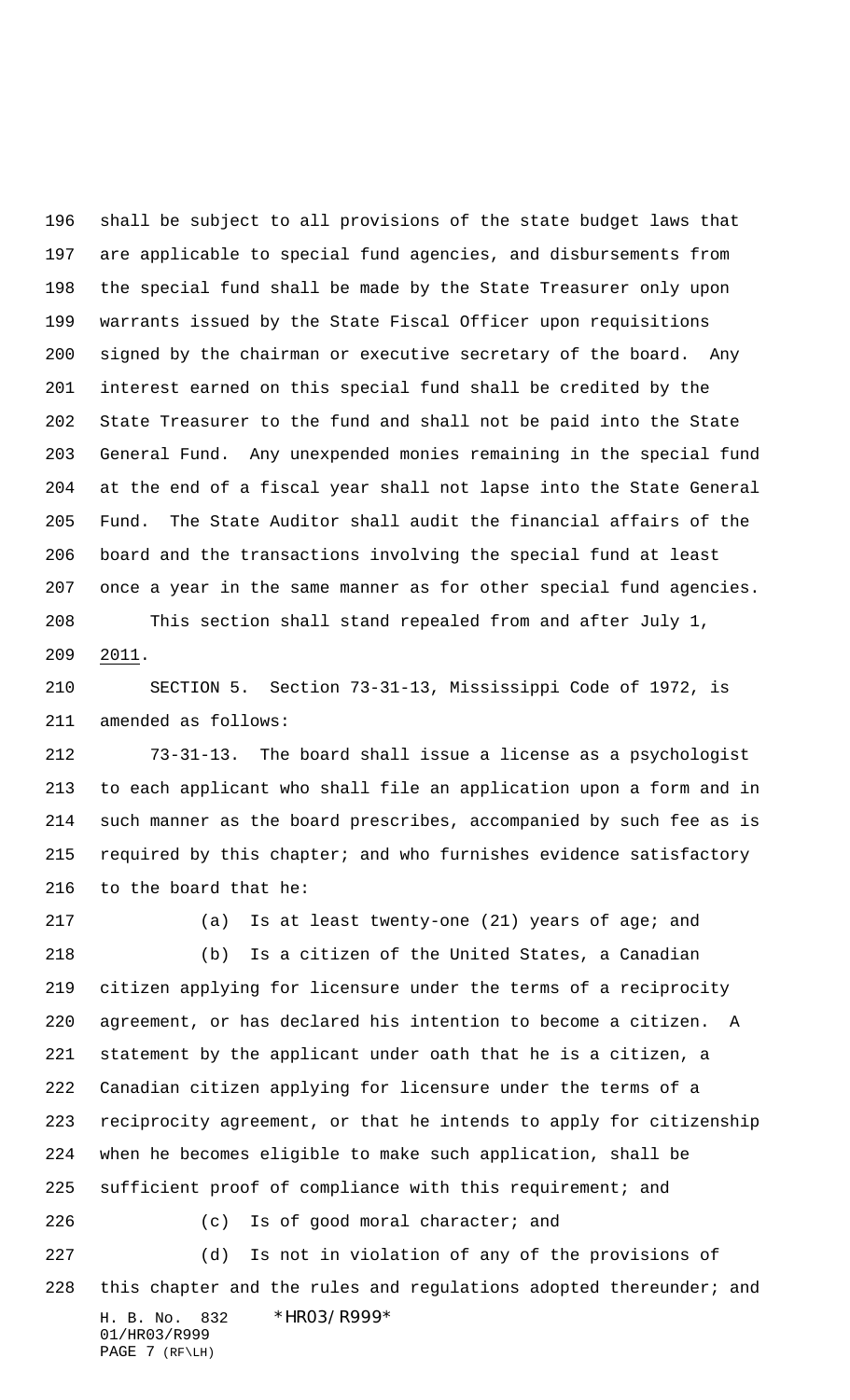(e) Holds a doctoral degree in psychology from an institution of higher education that is: regionally accredited by an accrediting body recognized by the U.S. Department of Education, or authorized by Provincial statute or Royal Charter to grant doctoral degrees: and from a program accredited by the American Psychological Association, or the Canadian Psychological Association. For graduates from newly established programs seeking accreditation or in areas where no accreditation exists, applicants for licensure shall have completed a doctoral program in psychology that meets recognized acceptable professional standards as determined by the board. For applicants graduating from doctoral level psychology training programs outside of the United States of America or Canada, applicants for licensure shall have completed a doctoral program in psychology that meets recognized acceptable professional standards as determined by the board; and

 (f) Has two (2) years of supervised experience in the same area of emphasis as the academic degree, which includes an internship and one (1) year of supervised post-doctoral experience, that meet the standards of training as defined by the board. Each year (or equivalent) shall be comprised of at least two thousand (2,000) hours of actual work, to include direct service, training and supervisory time. A pre-doctoral internship may be counted as one (1) of the two (2) years of experience; and (g) Demonstrates professional knowledge by passing a

 written (in this statute, the term "written" means either paper-and-pencil or computer-administered or computerized testing) and oral examination in psychology prescribed by the board; except that upon examination of credentials the board may, by unanimous consent, consider these credentials adequate evidence of professional knowledge.

H. B. No. 832 \*HR03/R999\* 01/HR03/R999 PAGE 8 (RF\LH) Upon investigation of the application and other evidence submitted, the board shall, not less than thirty (30) days prior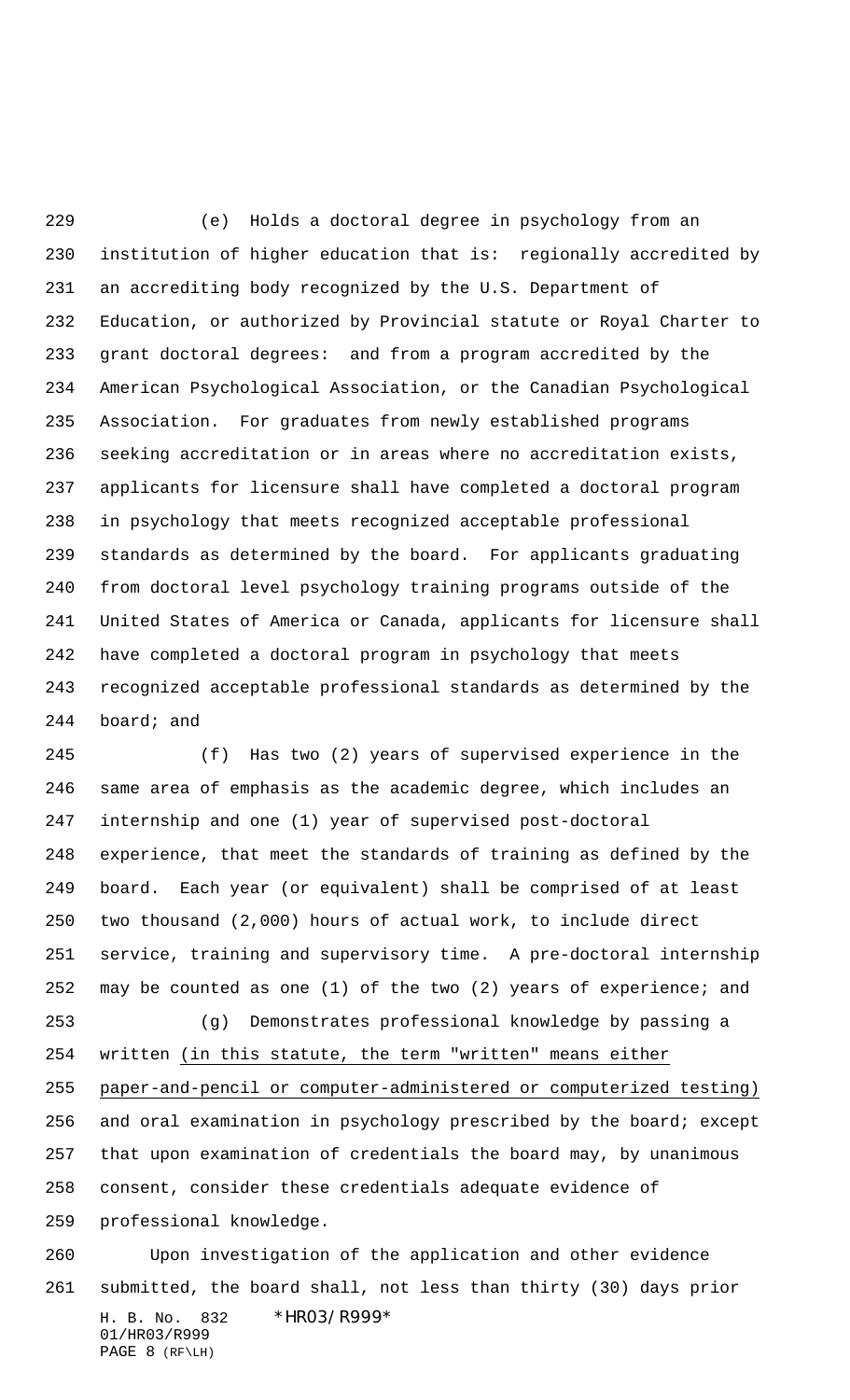to the examination, notify each applicant that the application and evidence submitted is satisfactory and accepted or unsatisfactory and rejected; if rejected, the notice shall state the reasons for such rejection.

 The place of examination shall be designated in advance by the board, and such examination shall be given at such time and place and under such supervision as the board may determine. The examination used by the board shall consist of written tests and oral tests, and shall fairly test the applicant's knowledge and application thereof in those areas deemed relevant by the board. These shall include, but not be limited to, the following: history of psychology, statistical methods, experimental design, personality theory and psychology of learning. In addition, the applicant shall be required to demonstrate his knowledge and application thereof in those areas deemed relevant to his specialty and/or those services he intends to offer to the public.

 The board shall evaluate the results from both the written and oral examinations. The passing scores for the written and oral examinations shall be established by the board in its rules and regulations **\* \* \***. In the event an applicant fails to receive a passing score on the entire examination, he may reapply and shall be allowed to take a subsequent examination. An applicant who has failed two (2) successive examinations by the board may not reapply until after two (2) years from the date of the last examination failed. The board shall keep the written examination scores, and an accurate transcript of the questions and answers relating to the oral examinations, and the grade assigned to each answer thereof, as part of its records for at least two (2) years subsequent to the date of examination.

 If any psychologist duly licensed under this chapter shall, by virtue of additional training and experience, become qualified to practice in a specialty other than that for which he was deemed competent at the time of initial licensing, and wishes to offer

H. B. No. 832 \*HR03/R999\* 01/HR03/R999 PAGE 9 (RF\LH)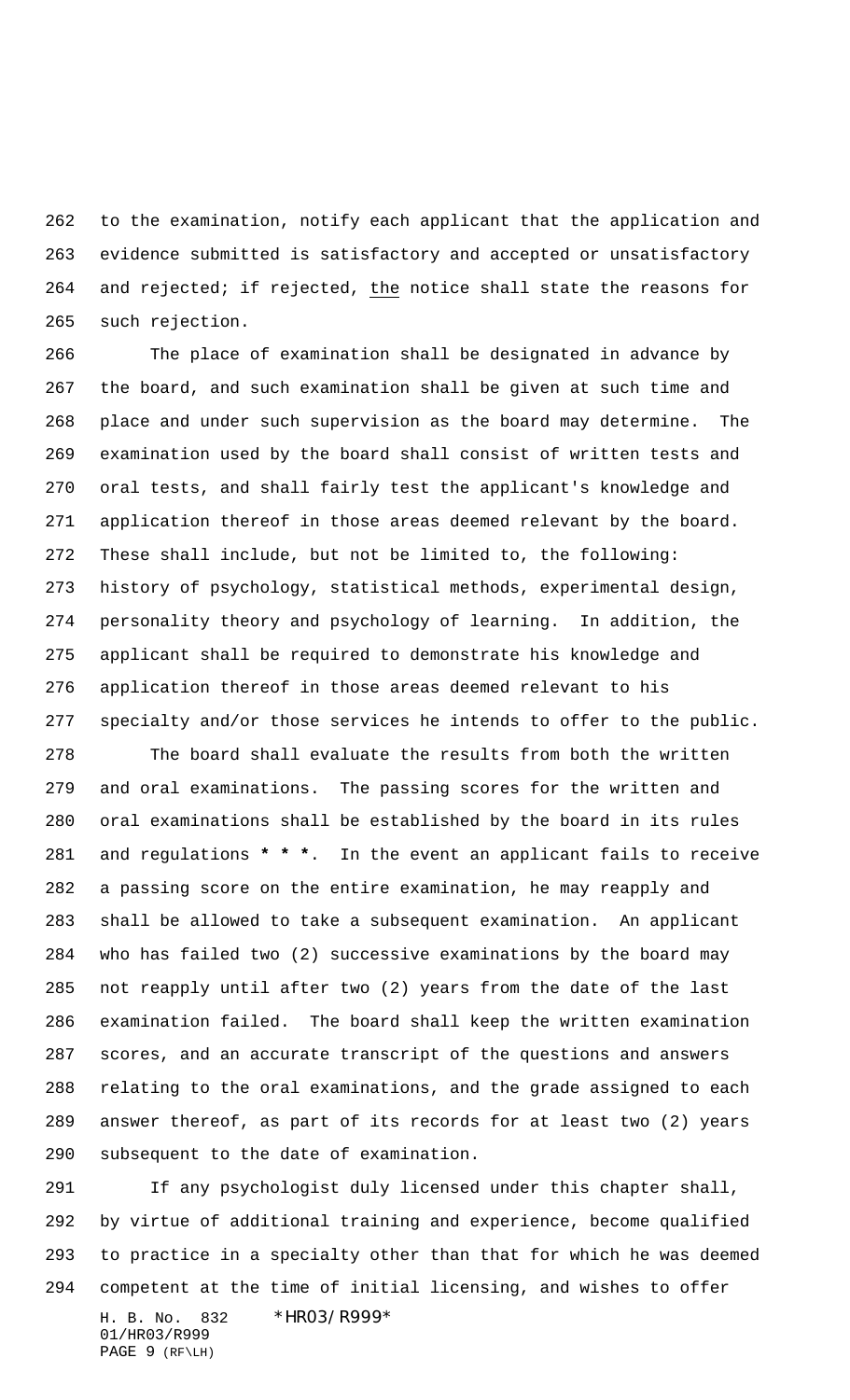such service under the provisions of this chapter, he shall at the time of annual renewal of licenses submit additional credentials and be given the opportunity to demonstrate his knowledge and application thereof in areas deemed relevant to his specialty. The board may charge a reasonable fee for evaluating these credentials and the applicant's knowledge.

 This section shall stand repealed from and after July 1, 2011.

 Each application or filing made under this section shall include the social security number(s) of the applicant in accordance with Section 93-11-64.

 SECTION 6. Section 73-31-14, Mississippi Code of 1972, is amended as follows:

 73-31-14. Applicants who have met all the educational and internship requirements for licensure as stated in Section 73-31-13, and in the board's rules and regulations, may, during their post-doctoral year of supervision, apply for a provisional license. Each applicant for provisional licensure shall file an application upon a form and in such a manner as the board prescribes accompanied by a fee equal to that required for permanent licensure. The provisional license will be issued upon passage of the EPPP examination at the level established by the board in its rules and regulations and equivalent to that required for permanent licensure.

 The provisional license is valid only for psychological services rendered as part of the post-doctoral year of supervision and is not valid for nonsupervised independent practice. Initial provisional licensure and renewal fees shall be equivalent to those established for permanent licensure. A provisional license may only be renewed one (1) time.

H. B. No. 832 \*HR03/R999\* 01/HR03/R999 PAGE 10 (RF\LH) A provisional license carries all the weights and privileges of licensure except for the requirement of continued supervision. Provisional licensees are subject to the same Mississippi laws and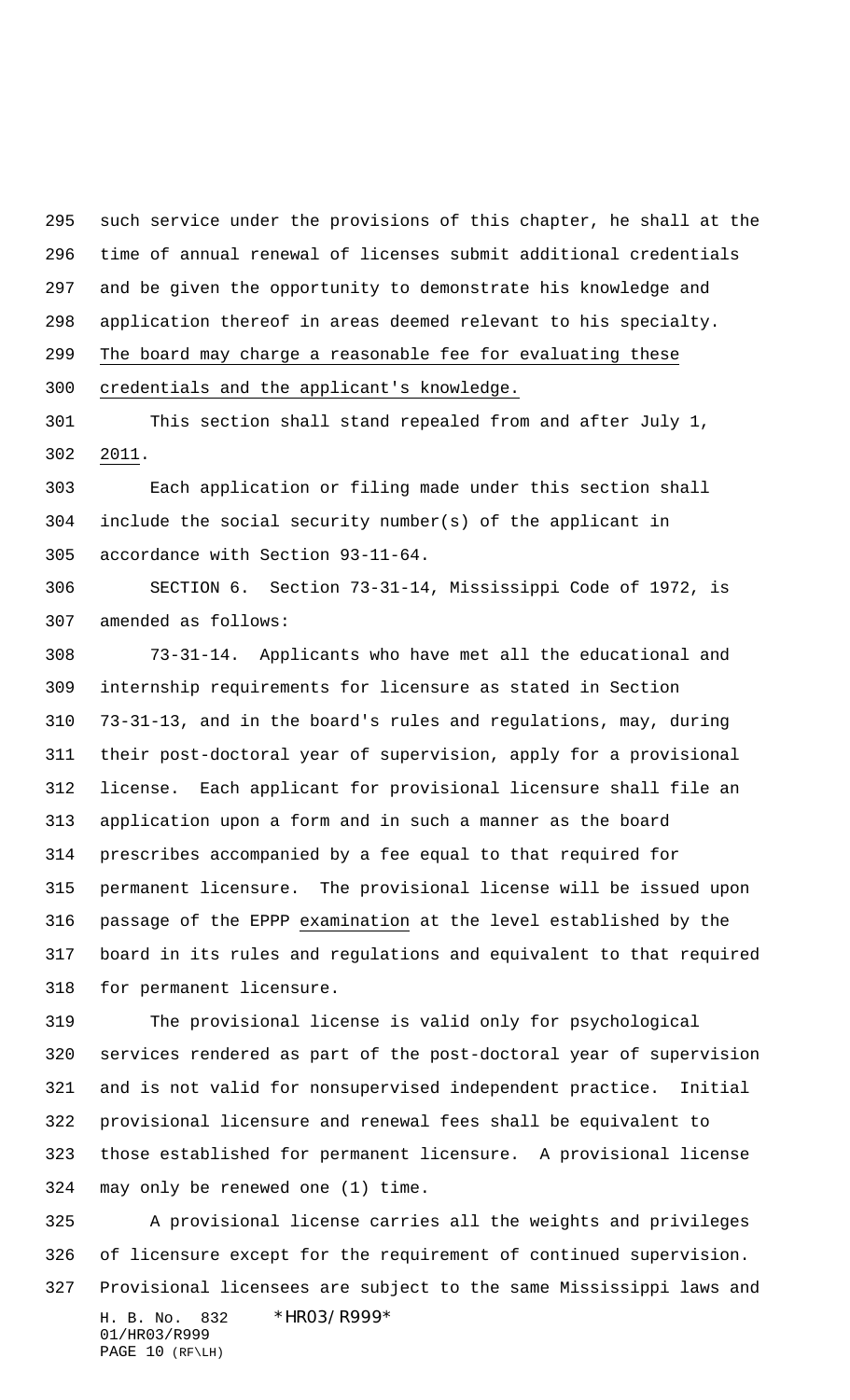board rules and regulations, including continuing education requirements, that govern permanent licensees. The board may revoke or suspend a provisional license at any time the board determines that requirements of supervised experience are not being met.

 Upon satisfactory completion of the post-doctoral year of supervision (in a manner equal to that required of applicants for permanent licensure), applicants holding provisional licenses may apply for the oral exam, by filing an application upon a form and in such a manner as the board prescribes accompanied by a fee equal to that required by the board. Successful passage of the oral examination will lead to the issuance of a permanent license without the requirement of additional fees with the exception of renewal fees as required of all other licensees. Applicants who fail the oral exam must surrender their provisional license but may retake the oral exam according to requirements specified by the board in its rules and regulations governing oral examinations.

 Applicants who have satisfactorily completed **\* \* \*** all requirements for licensure, with exception of passage of the oral examination, may, upon application for licensure, request a temporary license valid until the next administration of the oral examination. A temporary license cannot be issued to anyone who has failed the oral exam or has had their license suspended or revoked by the board. Rules and procedures for issuance of temporary licenses shall be established by the board in its rules and regulations.

 Applicants awaiting licensure in Mississippi are prohibited from practice of psychology without a provisional or temporary license issued by the board except in cases where specific written permission to practice is granted by the board.

 SECTION 7. Section 73-31-15, Mississippi Code of 1972, is amended as follows:

H. B. No. 832 \*HR03/R999\* 01/HR03/R999 PAGE 11 (RF\LH)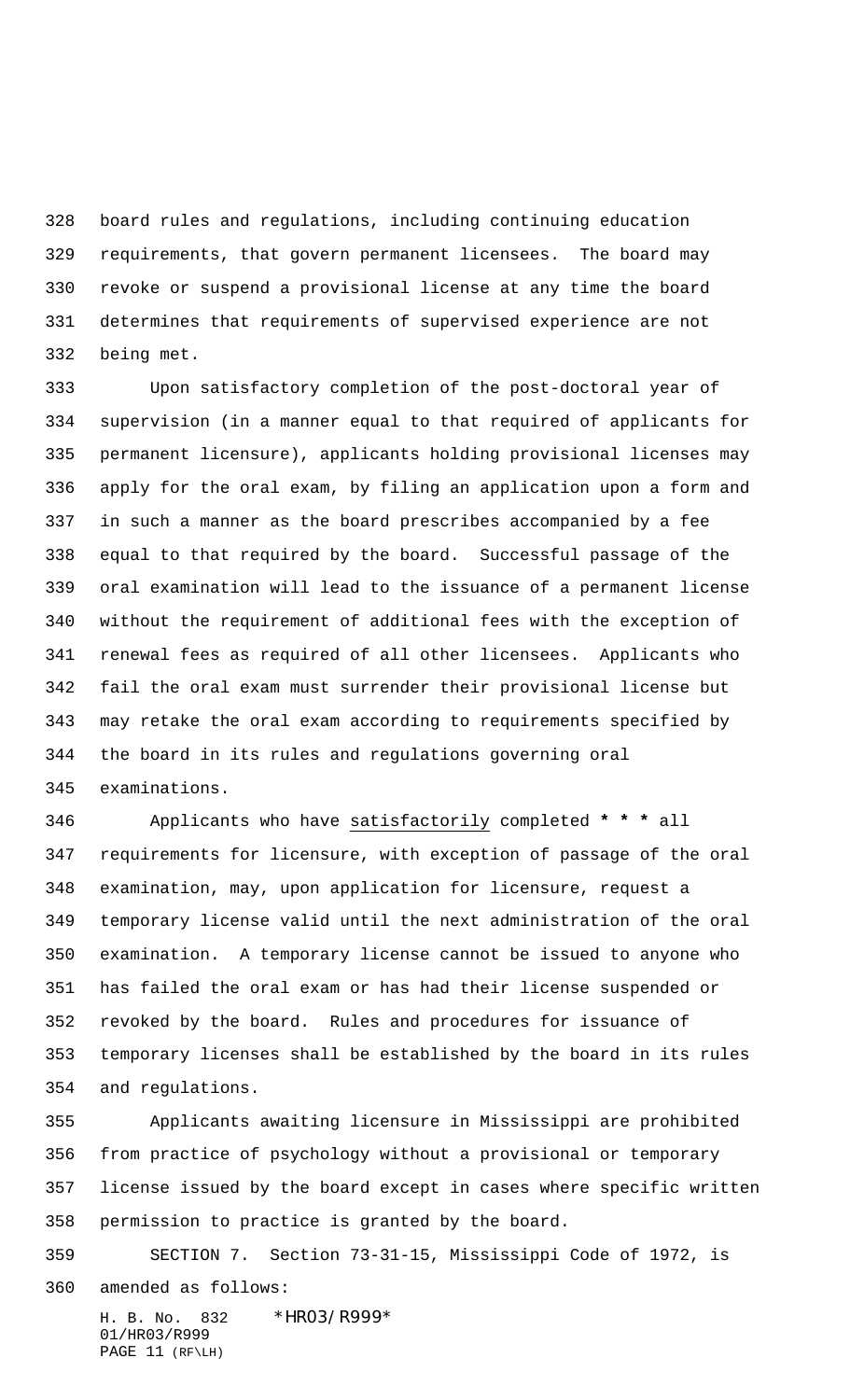73-31-15. Upon application accompanied by fee the board may, without written **\* \* \*** examination, issue a license to any person who furnishes, upon a form and in such manner as the board prescribes, evidence satisfactory to the board that he (1) is licensed or certified as a psychologist by another state, territorial possession of the United States, District of Columbia, Commonwealth of Puerto Rico or Canadian Province if the requirements for such license or certification are the substantial equivalent of this chapter, or (2) **\* \* \*** is a diplomate in good standing of the American Board of Examiners in Professional Psychology; or (3) is licensed in a jurisdiction that is a party to an agreement for reciprocity with the State of Mississippi, and meets the terms and conditions for reciprocity as specified in the agreement; or (4) possesses a valid Certificate of Professional Qualification (CPQ) granted by the Association of State and Provincial Psychology Boards; or (5) surrendered a valid Mississippi license which had been held in good standing for not 378 less than twenty (20) years. SECTION 8. Section 73-31-19, Mississippi Code of 1972, is amended as follows: 73-31-19. The board shall issue a license signed by the chairman and executive secretary of the board whenever an applicant has been successfully qualified as provided in this chapter. A copy of such license, so certified by the executive secretary as a true copy, shall be filed in the office of the clerk of the circuit court in the county in which the licentiate

resides.

 SECTION 9. Section 73-31-21, Mississippi Code of 1972, is amended as follows:

H. B. No. 832 \*HR03/R999\* 01/HR03/R999 PAGE 12 (RF\LH) 73-31-21. (1) The board, by an affirmative vote of at least four (4) of its seven (7) members, shall withhold, deny, revoke or suspend any license issued or applied for in accordance with the provisions of this chapter, or otherwise discipline a licensed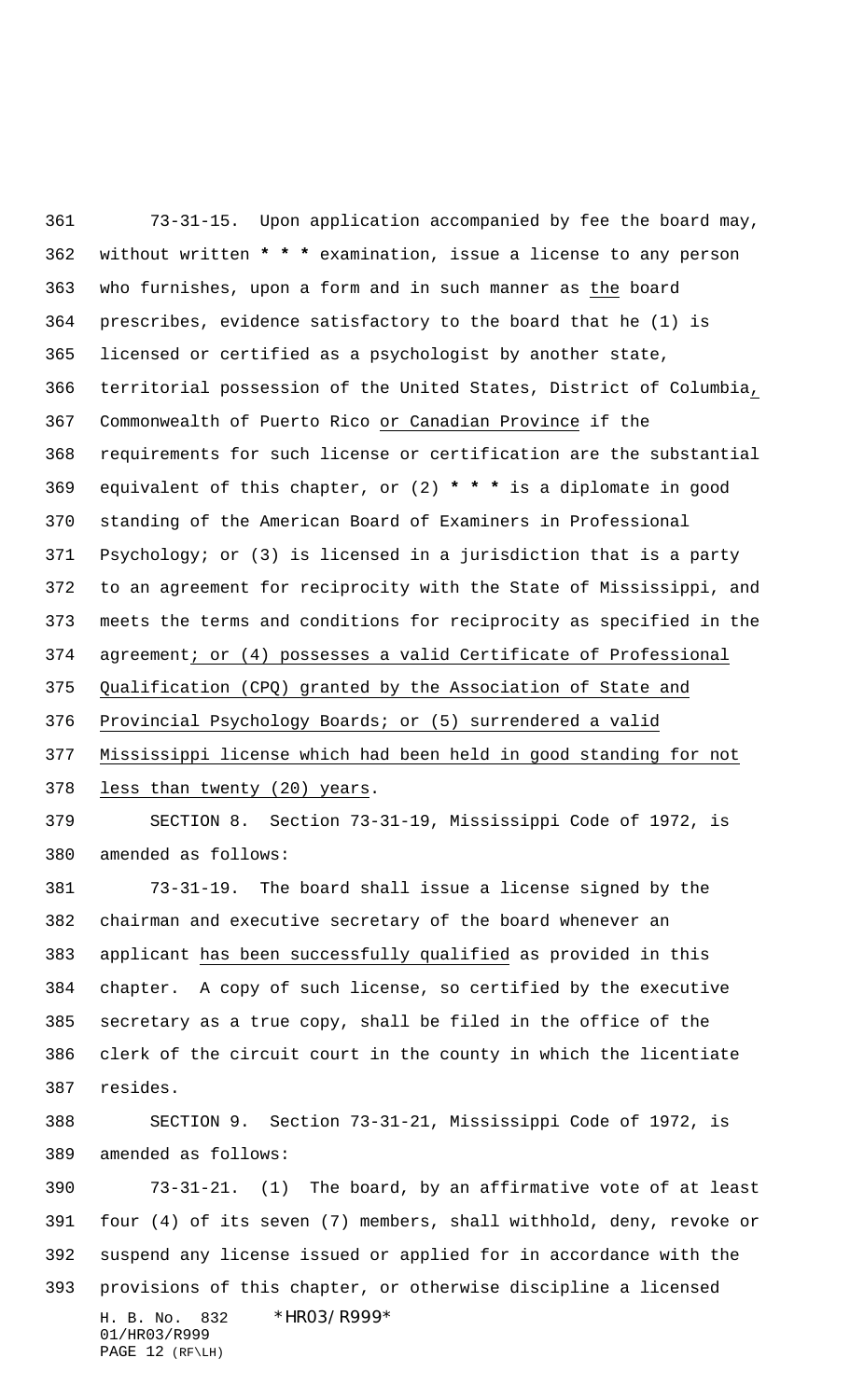psychologist, upon proof that the applicant or licensed psychologist:

 (a) Has violated the current code of ethics of the American Psychological Association or other codes of ethical standards adopted by the board; or

 (b) Has been convicted of a felony or any offense involving moral turpitude, the record of conviction being conclusive evidence thereof; or

 (c) Is using any narcotic or any alcoholic beverage to an extent or in a manner dangerous to any other person or the public, or to an extent that such use impairs his ability to perform the work of a professional psychologist with safety to the public; or

 (d) Has impersonated another person holding a psychologist license or allowed another person to use his license; or

 (e) Has used fraud or deception in applying for a license or in taking an examination provided for in this chapter; or

 (f) Has accepted commissions or rebates or other forms of remuneration for referring clients to other professional persons; or

 (g) Has allowed his name or license issued under this chapter to be used in connection with any person or persons who perform psychological services outside of the area of their training, experience or competence; or

 (h) Is legally adjudicated mentally incompetent, the record of such adjudication being conclusive evidence thereof; or

 (i) Has willfully or negligently violated any of the provisions of this chapter. The board may recover from any person disciplined under this chapter, the costs of investigation, prosecution, and adjudication of the disciplinary action.

H. B. No. 832 \*HR03/R999\* 01/HR03/R999 PAGE 13 (RF\LH)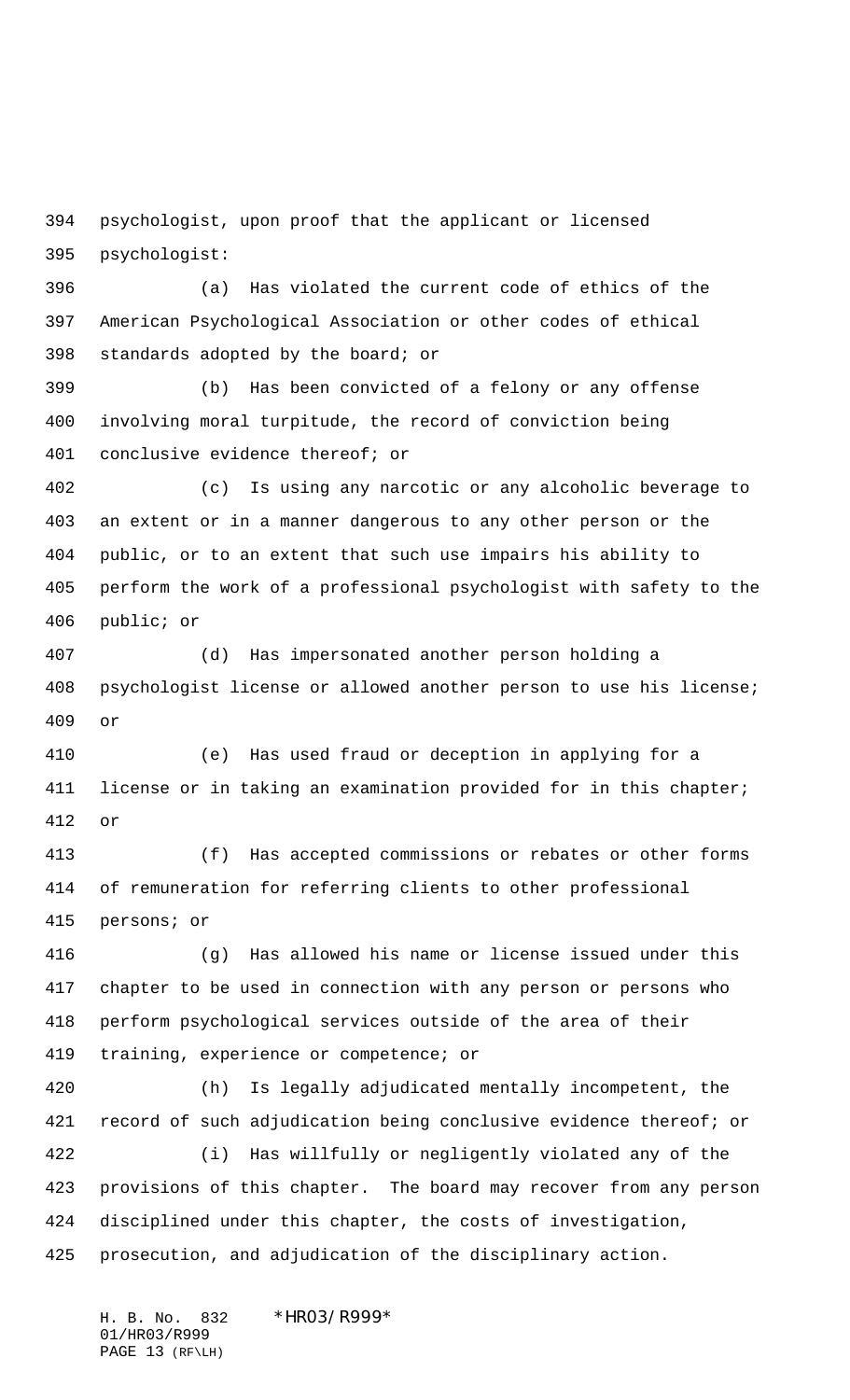(2) Notice shall be effected by registered mail or personal service setting forth the particular reasons for the proposed action and fixing a date not less than thirty (30) days nor more than sixty (60) days from the date of such mailing or such service, at which time the applicant or licentiate shall be given an opportunity for a prompt and fair hearing. For the purpose of such hearing the board, acting by and through its executive secretary, may subpoena persons and papers on its own behalf and on behalf of the applicant or licentiate, may administer oaths and may take testimony. Such testimony, when properly transcribed, together with such papers and exhibits, shall be admissible in evidence for or against the applicant or licentiate. At such hearing applicant or licentiate may appear by counsel and personally in his own behalf. Any person sworn and examined by a witness in such hearing shall not be held to answer criminally, nor shall any papers or documents produced by such witness be competent evidence in any criminal proceedings against such witness other than for perjury in delivering his evidence. On the basis of any such hearing, or upon default of applicant or licentiate, the board shall make a determination specifying its findings of fact and conclusions of law. A copy of such determination shall be sent by registered mail or served personally upon the applicant or licentiate. The decision of the board denying, revoking or suspending the license shall become final thirty (30) days after so mailed or served unless within 451 that period the licentiate appeals the decision to the chancery court, pursuant to the provisions hereof, and the proceedings in chancery shall be conducted as other matters coming before the court. All proceedings and evidence, together with exhibits, presented at such hearing before the board in the event of appeal shall be admissible in evidence in the court.

H. B. No. 832 \*HR03/R999\* 01/HR03/R999 PAGE 14 (RF\LH) (3) The board may subpoena persons and papers on its own behalf and on behalf of the respondent, may administer oaths and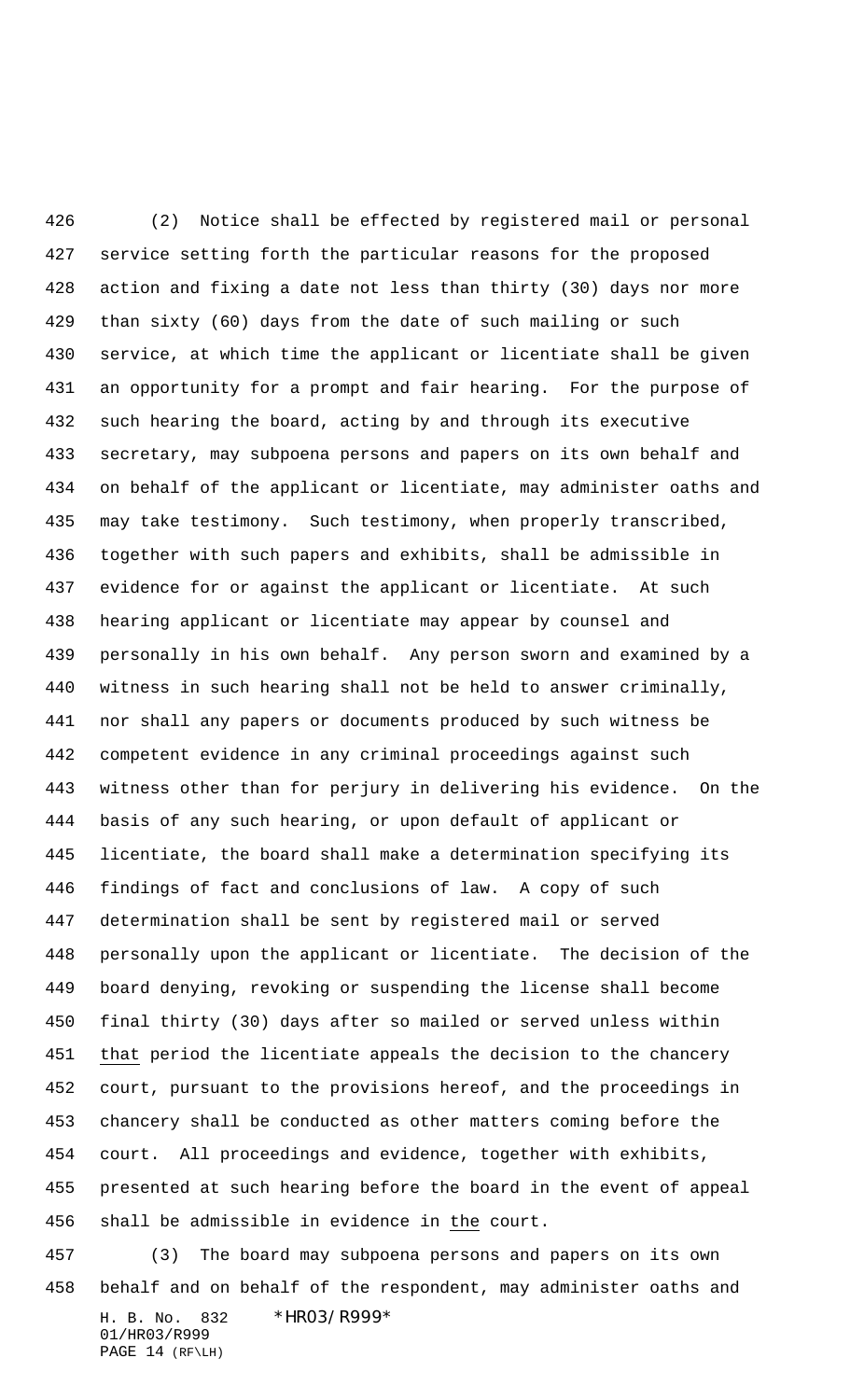may compel the testimony of witnesses. It may issue commissions to take testimony, and testimony so taken and sworn to shall be admissible in evidence for and against the respondent. The board shall be entitled to the assistance of the chancery court or the chancellor in vacation, which, on petition by the board, shall issue ancillary subpoenas and petitions and may punish as for contempt of court in the event of noncompliance therewith.

 (4) Every order and judgment of the board shall take effect immediately on its promulgation unless the board in such order or judgment fixes a probationary period for applicant or licentiate. Such order and judgment shall continue in effect unless upon appeal the court by proper order or decree terminates it earlier. The board may make public its order and judgments in such manner and form as it deems proper. It shall, in event of the suspension or revocation of a license, direct the clerk of the circuit court of the county in which that license was recorded to cancel such record.

 (5) Nothing in this section shall be construed as limiting or revoking the authority of any court or of any licensing or registering officer or board, other than the Mississippi Board of Psychology, to suspend, revoke and reinstate licenses and to cancel registrations under the provisions of Section 41-29-311.

 (6) Suspension by the board of the license of a psychologist shall be for a period not exceeding one (1) year. At the end of this period the board shall reevaluate the suspension, and shall either reinstate or revoke the license. A person whose license has been revoked under the provisions of this section may reapply for license after more than two (2) years have elapsed from the date such denial or revocation is legally effective.

H. B. No. 832 \*HR03/R999\* 01/HR03/R999 PAGE 15 (RF\LH) (7) In addition to the reasons specified in subsection (1) of this section, the board shall be authorized to suspend the license of any licensee for being out of compliance with an order for support, as defined in Section 93-11-153. The procedure for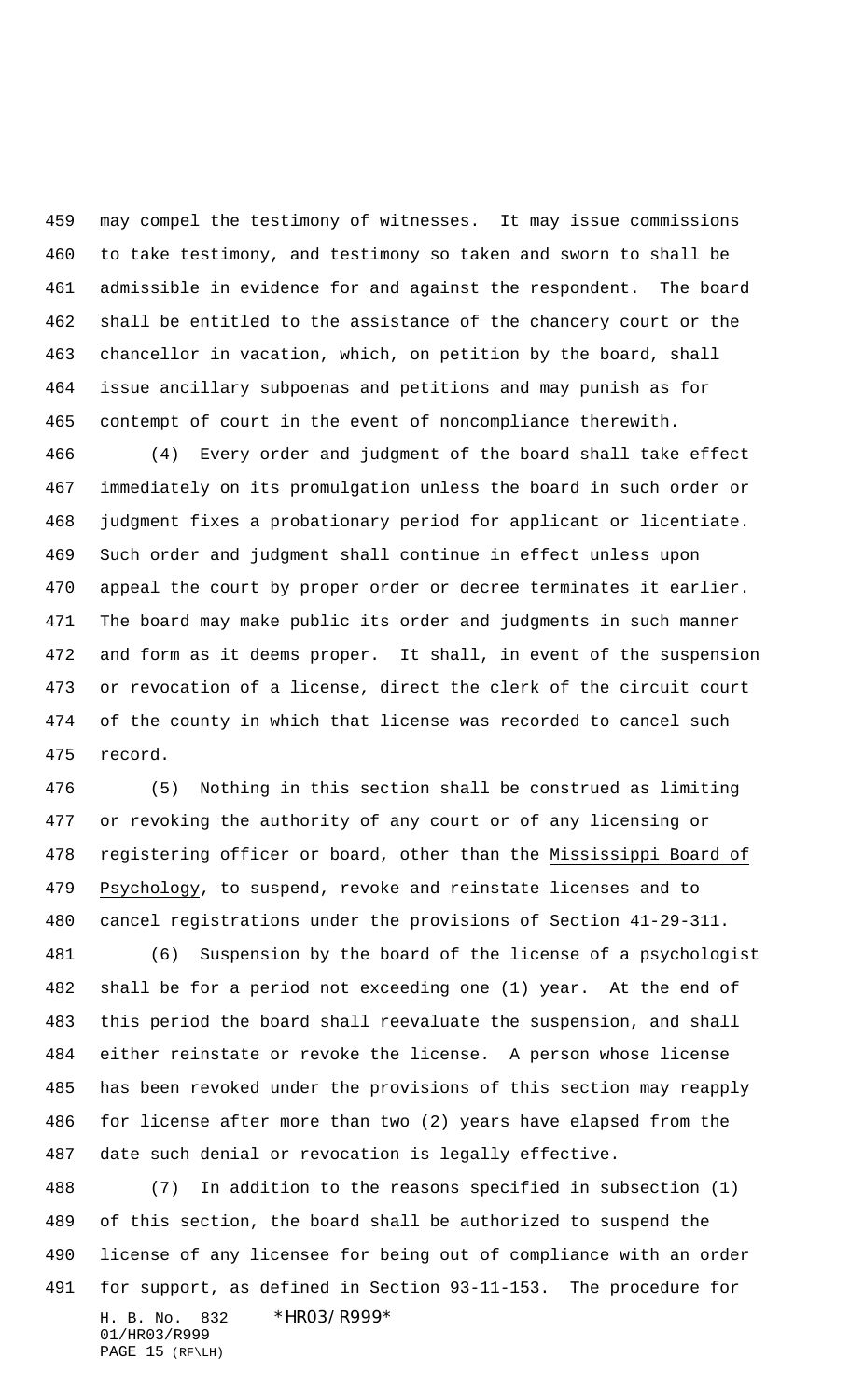suspension of a license for being out of compliance with an order for support, and the procedure for the reissuance or reinstatement of a license suspended for that purpose, and the payment of any fees for the reissuance or reinstatement of a license suspended for that purpose, shall be governed by Section 93-11-157. Actions taken by the board in suspending a license when required by Section 93-11-157 or 93-11-163 are not actions from which an appeal may be taken under this section. Any appeal of a license suspension that is required by Section 93-11-157 or 93-11-163 shall be taken in accordance with the appeal procedure specified in Section 93-11-157 or 93-11-163, as the case may be, rather than the procedure specified in this section. If there is any conflict between any provision of Section 93-11-157 or 93-11-163 and any provision of this chapter, the provisions of Section 93-11-157 or 93-11-163, as the case may be, shall control.

 (8) This section shall stand repealed from and after July 1, 2011.

 SECTION 10. Section 73-31-23, Mississippi Code of 1972, is amended as follows:

73-31-23. (1) It shall be a misdemeanor:

 (a) For any person not licensed under this chapter to represent himself as a psychologist or practice psychology in the manner prescribed in Section 73-31-3 of this chapter; or

 (b) For any person to represent himself as a psychologist or practice psychology in the manner prescribed in Section 73-31-3 of this chapter during the time that his license as a psychologist shall be suspended or revoked or lapsed; or

 (c) For any person to otherwise violate the provisions of this chapter.

H. B. No. 832 \*HR03/R999\* 01/HR03/R999 Such misdemeanor shall be punishable, upon conviction, by imprisonment for not more than sixty (60) days or by a fine of not more than Three Hundred Dollars (\$300.00), or by both such fine and imprisonment. Each violation shall be deemed a separate

PAGE 16 (RF\LH)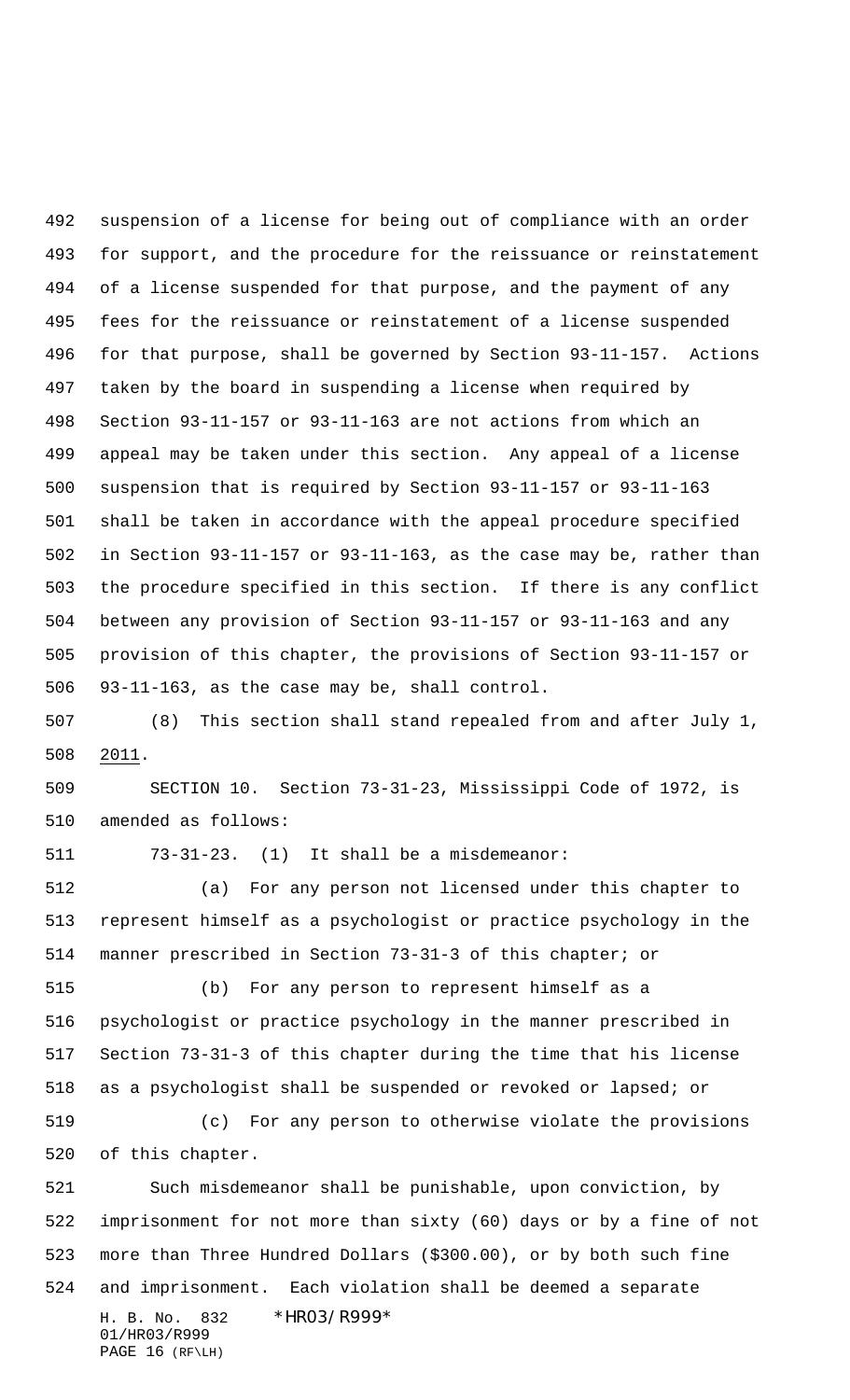offense. Such misdemeanor shall be prosecuted by the district attorney of the judicial district in which the offense was committed in the name of the people of the State of Mississippi.

 (2) Any entity, organization or person, including the board, any member of the board, and its agents or employees, acting in good faith and without malice, who makes any report or information available to the board regarding violation of any of the provisions of this chapter, or who assists in the organization, investigation or preparation of any such report or information or assists the board in carrying out any of its duties or functions provided by law, shall be immune from civil or criminal liability for such acts.

 The immunity granted pursuant to the provisions of this subsection shall not apply to and shall not be available to any psychologist who is the subject of any report or information relating to a violation by such psychologist of the provisions of this chapter.

 This section shall stand repealed from and after July 1, 2011.

 SECTION 11. Section 73-31-27, Mississippi Code of 1972, is amended as follows:

 73-31-27. (1) Nothing in this chapter shall be construed to limit:

 (a) The activities, services, and use of an official title on the part of a person in the employ of a federal, state, county or municipal agency, or of other political subdivisions, or any educational institution chartered by the state, insofar as such activities, services and use of an official title are a part of the duties of his office or position with such agency or institution; or

 (b) The activities, services and use of an official title on the part of a person in the employ of an exempt

H. B. No. 832 \*HR03/R999\* 01/HR03/R999 PAGE 17 (RF\LH)